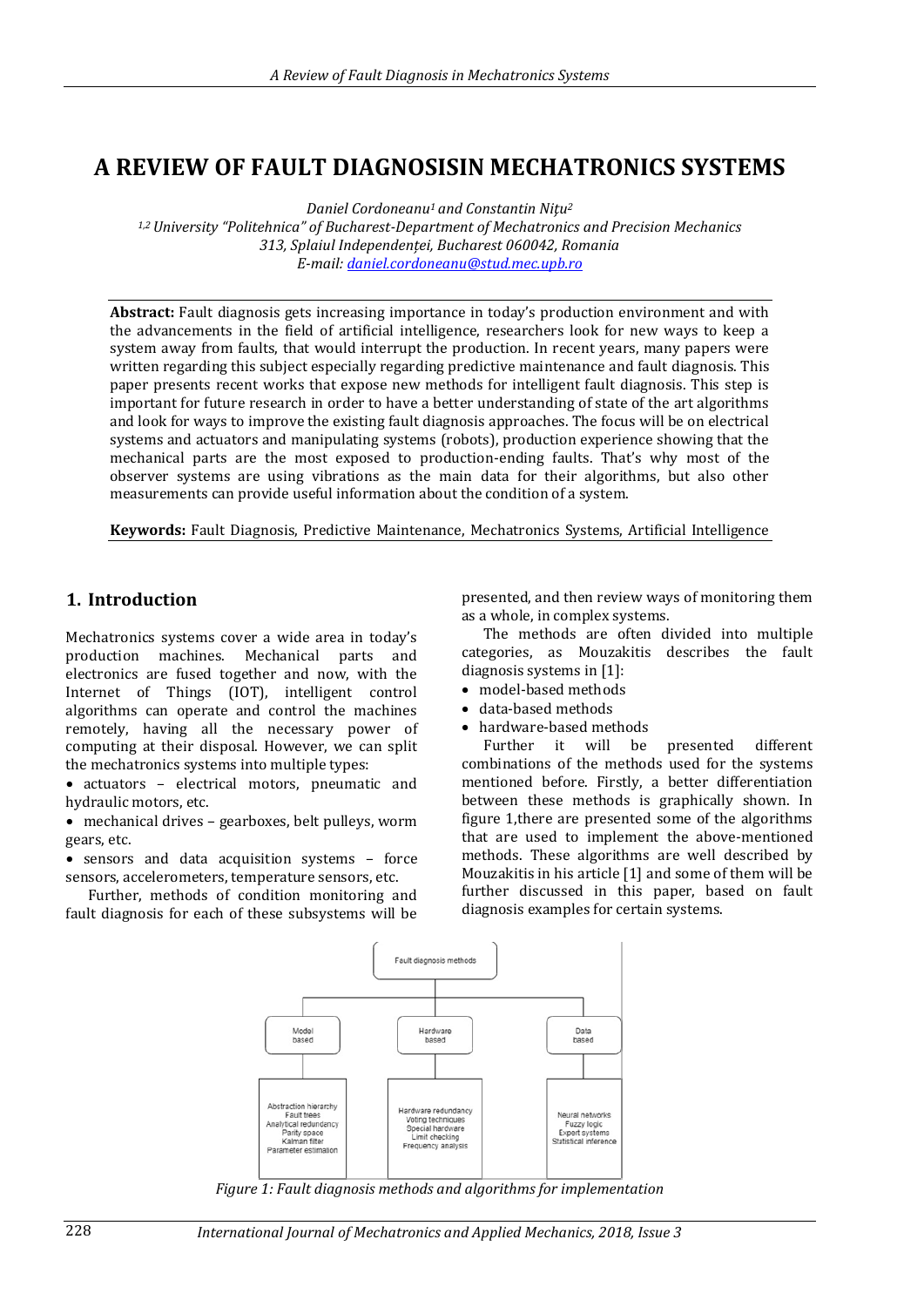

Figures 2 and 3 show the main difference between model-based and data-based methods.

*Figure 2: Simple diagram of a model-based fault diagnosis system*

As it can be seen in the two figures, they are pretty much the same at a macro system level, but the main difference consists of how the residual information is generated. The model-based one needs no prior data to get an expected result, while the data-based system requires information on which an internal model of the system is built. The quality and quantity of the training data is very important (as it is for most machine learning algorithms) and also the system has to be properly designed, in order to avoid the training data over fit or under fit.

In both cases, the expected output would be erroneous, leading to a bad fault diagnosis. On the other hand, if the model-based system is too simple and does not capture all the dynamics of the system, then the fault diagnosis system may not be able to detect all the faults that may appear. In both cases, the inference system can be an artificial intelligence system, which needs data to be trained as well. In data-based methods, the statistical method scan also be included. For example, particle filters algorithms are very well described in [2] by Verma et al. They put in balance the computational power that is needed in a simple model-based fault diagnosis method and in a stochastic method. The latter, although not being as accurate as the model-based method, is more efficient and takes less time to process the signals and extract residual features needed for the health monitoring algorithms.



*Figure 2: Simple diagram of a data-based fault diagnosis system*

An architecture example for fault diagnosis systems is given by Catterson and McArthur in [3], where a Multi-Agent system for the condition monitoring of a power transformer is presented. This one is organized by layers, that should be part of any fault diagnosis system, as COMMAS architecture, where they mention that each system agent can be represented by a different algorithms (a modular approach). These layers are, in fact, the following 4 tasks:

- data monitoring
- interpretation layer
- corroboration layer
- information layer

#### **2. Fault Diagnosis for Actuating Systems**

The actuating systems play a very important role in every dynamic system, because they are the "fuel" of the production systems.

Starting with a model-based fault diagnosis approach, Rolf Isermann presents some faultdetection methods based on the system model and then points out an application of these ones on a real system [4]. The methods that can be used are summarized as:

- process models and fault modelling
- fault-detection with parameter estimation
- fault-detection with observers
- fault-detection with signal models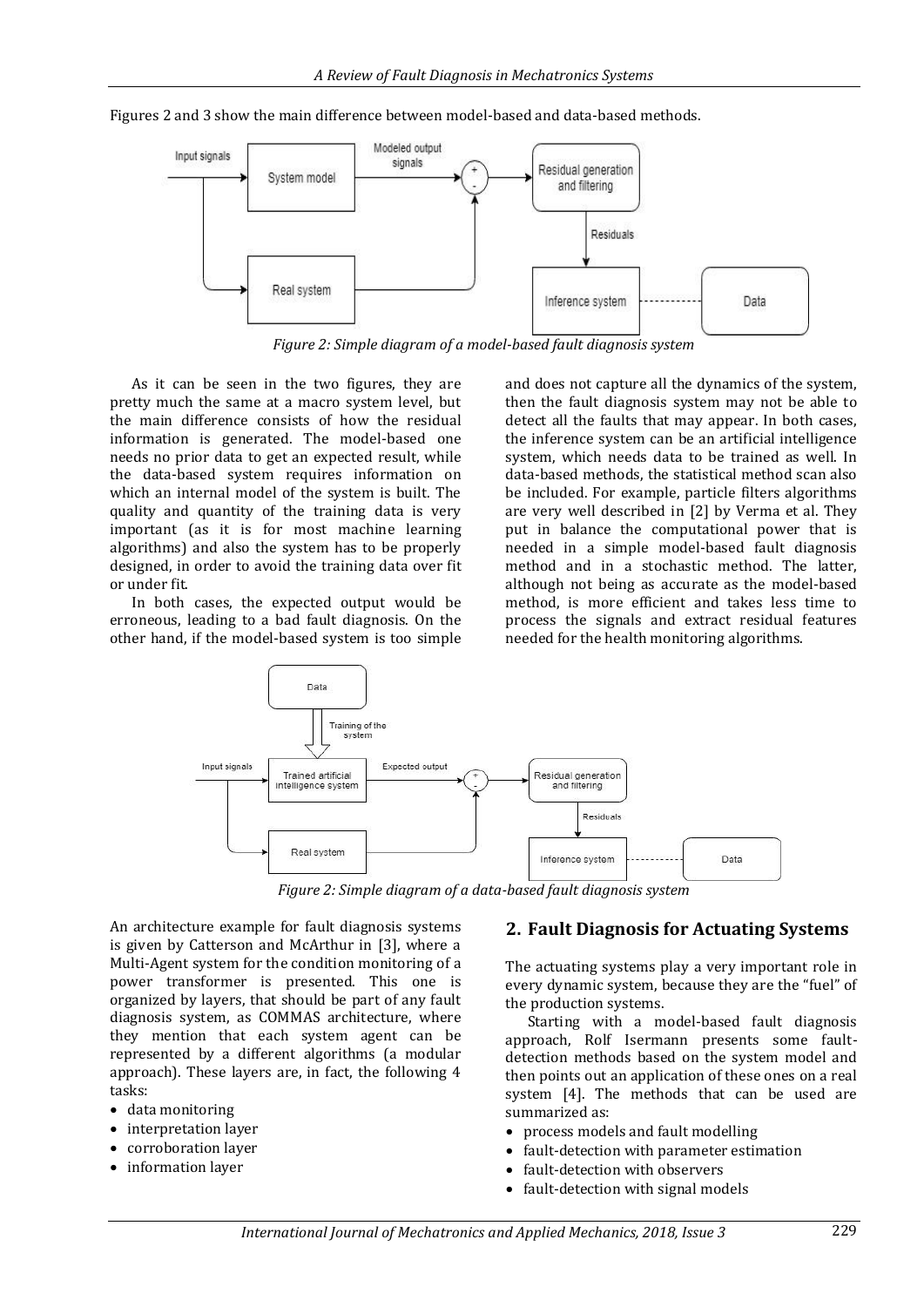The author's diagram of a model-based fault detection system is shown in figure 4:



*Figure 4: Scheme of process model-based fault-detection [4]*

In the article, the author presents an example of a fault diagnosis algorithm for a cabin pressure outflow valve actuator.

It is not only an interesting case, but also safety related since the cabin pressure is vital for the passengers. There are two brushless direct current (BLDC) motors, one of them being a backup, if the other one has a fault.

The fault-detection method is a combination of parameter estimation and parity equations. Having a detailed BLDC motor model for all three phases and based on the model as well as the available measurements, the needed parameters for

generating residuals were estimated and the parity equations were created.

The measured values are control voltage -  $U(t)$ , armature current-I(t), the angular position of the shaft and of the flap. The last two are related by a gear ratio. The residuals allow a monitoring algorithm to detect and isolate the faults (in this case, a fuzzy logic system). Each residual represent a certain measure and based on these signals, the system can detect the part of the system that is faulty.

The author's model is presented in figure 5.



*Figure 5: Redundant DC motor drive system for the outflow valve [4]*

In this example, it can be noticed that the electricity provides the information about the state of the system.

A model-based solution gives the advantage that each part of the system is described and faults isolation is only a matter of comparing the modeled signal with the real one, thus obtaining residuals which can further be stored in a fault matrix.

One disadvantage of this method is encountered when the system has non-linear dynamics and multiple components and consists of a lot of computational power consuming.

Another drawback is the need for changing the model, if a part of the system is replaced with a different part which has the same output, but different behavior.

Another model-based fault diagnosis method is proposed by Cho et al [5]. Their method is based on a stochastic model using only the current measured by a Hall sensor.

The authors' algorithm is best described by the diagram in figure 6.

The main advantage of this approach is that the probabilistic model is part of the system and the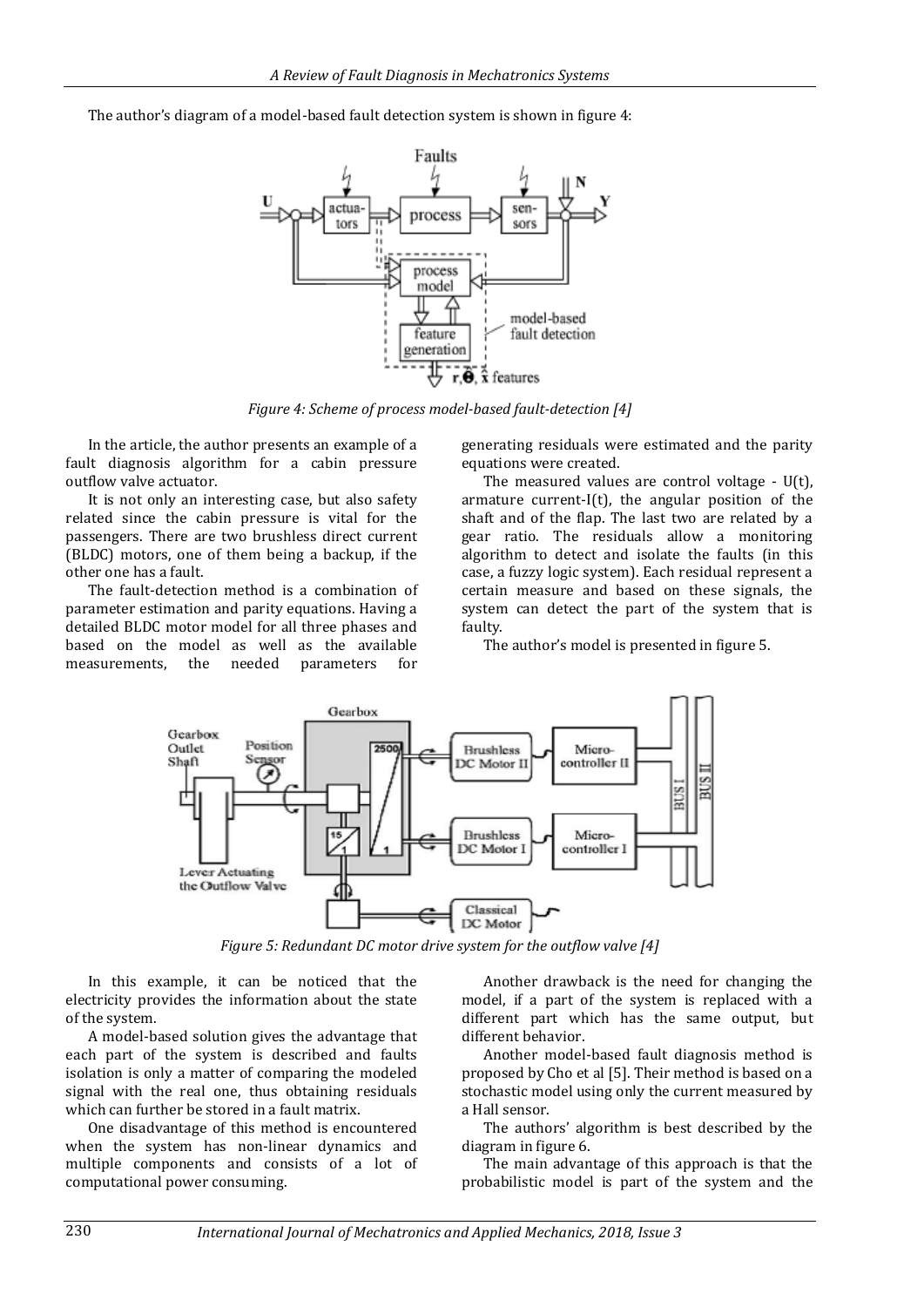inputs that go into the real system do not need to be computed again through the system's model.

Therefore this kind of method is very efficient, having a low computational load.



*Figure 6: Stochastic model based fault detection scheme [5]*

To address a general situation where a model is hard to create, data-based solutions are the best fit.

For instance, in [6], Hua Su and KilTo Chang propose a fault diagnosis method based on vibration

signal and on vibration residuals created by a neural network. It can be seen in figure 7 the model that the schematic proposed by the authors is more or less the same with the one illustrated in figure 3.



*Figure 7: Principle of analytical redundancy method using neural network modelling [6]*

The system which is monitored is an induction machine, a widely spread electric actuator in the industry. An induction machine's model has many non-linear characteristics and to create a dynamic model of this system is time consuming and also takes a lot of computing power. Temperature, inverter variations, etc. are all factors which come into play when analyzing the vibrations signals that come from this type of machine. As the authors mention, vibrations signals are accepted as a good indicators of the stator, rotor and bearings condition.

Comparing this method with the first one, some differences have to be mentioned:

 model-based methods give a more clear indication about the source of the faults

 data-based methods are more versatile because they can capture non-linear dynamics without having to know specific parameters of the system

 both methods use in the end residuals as inference parameters on whether there is a fault in the system or not

An alternative for dynamic system efficient monitoring is based on vibration analysis. In [7] the authors state that "vibration analysis techniques are more effective in assessing a machine's health". In

this paper, a neural network is used to create a databased model for the electrical behavior of the machine.

The data used is extracted from the machine vibration signals and they represent quasi-steady signals used to remove unwanted disturbances.

Further, the neural network output is then used to create the analytical residuals on which the fault diagnosis inference is based on. Both in [6] and [7], this type of fault diagnosis using artificial intelligence is up to the task of modeling properly a non-linear dynamic system and the output can be used then to assess the system's health condition.

#### **3. Fault Diagnosis for Mechanical Drives**

The motion transmission systems play an important role in every engineering system because they are the ones which transfer the power developed by the actuating systems.

That's why fault diagnosis techniques have been developed for these systems as well. A challenge, however, for this type of systems is to create a general fault diagnosis system, which is not aimed to a certain type of components, but is focused on the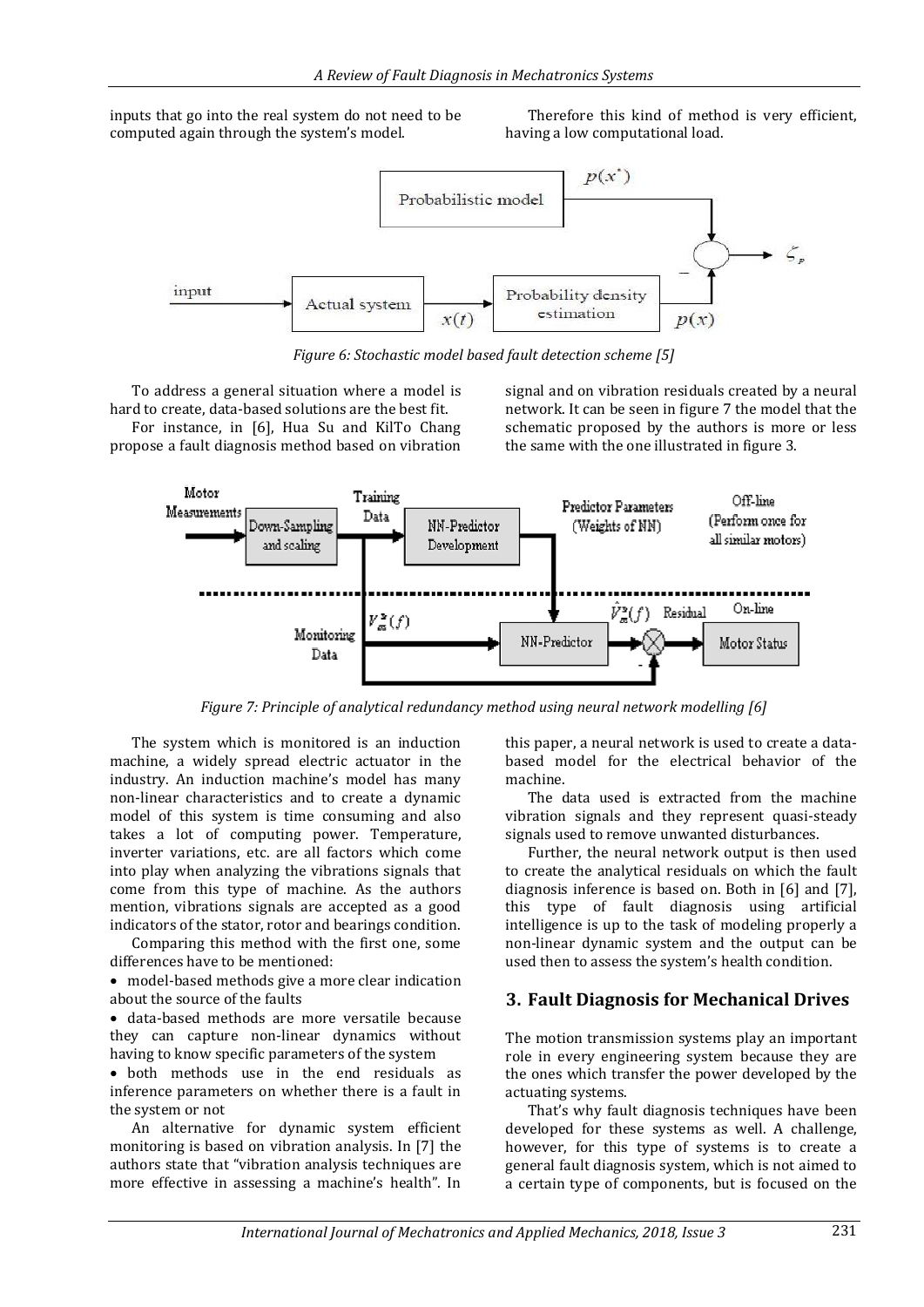kinetic energy transfer chain: actuator - mechanical drive - moving object. For example, the same type of motion can be achieved using a gear-rack transmission or a screw drive: they both convert a rotational motion to a linear one.

For example, in [8], Wang and Wong propose a model-based fault diagnosis technique for gear faults that relies on signal averaging technique. A model is firstly created, based on the vibration of the monitored gear in its healthy state.

This model is then used as an error filter to compute the future-state of the vibration signal from the same gear. The authors' algorithm is presented in figure 8.

As the diagram stops at the prediction error, the algorithm can be improved by using this error as data for a machine learning technique that would give more insight into what type of fault it is and, maybe, having the gears still working at a lower speed (having a fault tolerance).



*Figure 8: Model-based fault diagnosis of a gear [8]*

The previously described fault diagnosis methods were applied to a belt conveyor, in order to make a comparison of results. In [9], Ghoshal and Samanta present a method in which the belt conveyor system is observed and diagnosed using a model-based approach. This one makes use of bond graphs formalism to model the system, which is based on the power exchange between the ideal components

of the dynamical systems. Mainly, there are power variables sources, transformers, storing and dissipative elements, characterized by lumped parameters. Moreover, this way of modeling is independent on physical domain, enabling unitary representation of the multidisciplinary systems. For example, the belt conveyor model, shown in figure 9, involves both electrical and mechanical domain.



*Figure 9: Bond-graph model for a belt conveyor system [9]*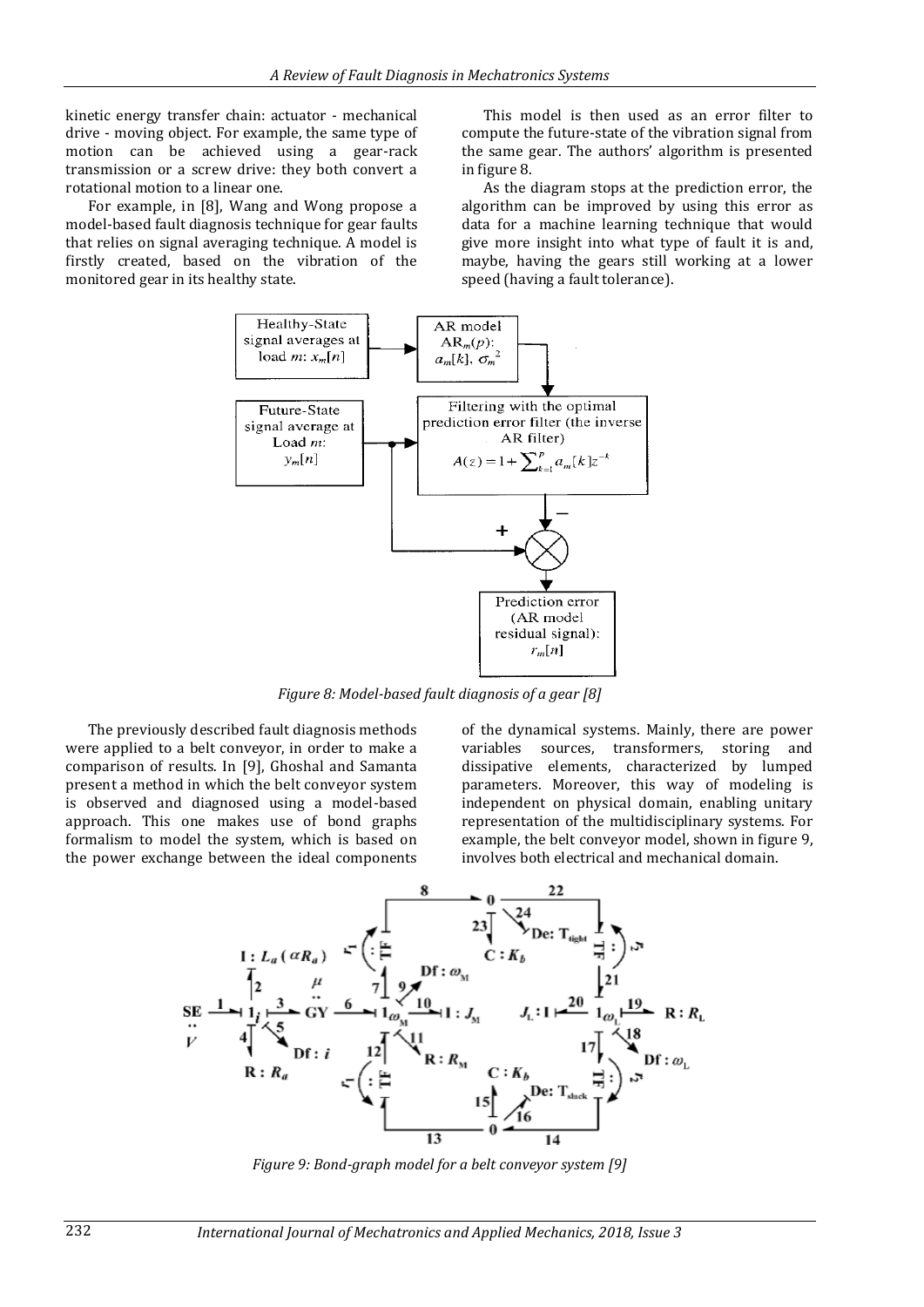Using this type of modeling, the authors have relied on Analytical Redundancy Relations (ARR), which are constraint relationships between inputs, outputs and known process parameters (or estimated). The numerical result of ARR called residual is then used to asses if there is a fault present or not in the system. Also, these residuals are used to isolate the faults by help of a fault signature matrix. Because in real time applications the residuals which result after processing the data from the sensors will never be zero (sensor noises, parameters uncertainties), a coherence vector is built for each residual that takes into account some threshold values. A fault is detected when one of the elements of the coherence vector is different to zero.

Having the ARRs in differential form (so someone can look backwards in time to see what happened) and getting the residuals in comparison with the fault signature matrix, it is possible to identify which element of the bond graph is responsible for the fault. This way, the corresponding real system component is identified. In this example, a simple belt drive with two pulleys is modeled and simulations are run for the cases when there are no faults and when there are faults. The losses due to damping or jamming of the pulley are measured in the energy-dissipative elements of type R (the damping coefficients of the two pulleys), which will further be observed and based on their values, assertions of different faults can be made. The sensors measure the motor current, the rotational speeds of the pulleys and the tensile forces in the two branches of the belt. This type of fault diagnosis is pretty straight forward and easy to implement, the hardest part of it being the modeling one and finding out the correct threshold values for the coherence vector.

In [10], Li et al. analyze a system that has a belt drive, this time the fault diagnosis method involving an artificial intelligence system similar to neural networks - support vector machine (SVM). The only collected data is from vibration in order to have the smallest number of sensors. This data is further processed to retrieve the wavelet packets (as the authors point out, this type of data is efficient for representing a rotary machine). The wavelet package decomposition (WPD) is based on wavelet analysis, giving an improved time-frequency resolution. Once the signal was filtered and the energy for each frequency band was obtained, this data can be used as input to the SVM system.

The SVM is an algorithm based on statistical methods that copes very well with nonlinear, finitesample, high-dimensionality problems. This algorithm is efficiently used to classify the state of the conveyor belt and idlers. In this specific scenario, the authors point out that in real applications it's pointless to add sensors to each idler (and not costefficient), so they added accelerometers once every three idlers. The data that come from these sensors

are then filtered out to WPD and represent the input of the SVM system. The output of this system will be provided to the management personnel that will decide on how to approach the presence of an early fault in one of the idlers.

The method is good for systems that require a limited number of sensors and in contrast to the model-based method, it's easier to use in systems that have a nonlinear behavior (which sometimes is very hard to model/estimate). Also, it can be noticed that the input for this fault diagnosis system in represented by only a signal (acceleration), while for the model-based approach, several input signals were employed. Additionally, this type of fault diagnosis is strongly dependent on the sensors output, so if there would be a fault in the sensors, the system would probably signalize false faults.

Going further, there is a method with which also sensors' health is monitored.

## **4. Fault Diagnosis for Sensors and Data Acquisition Systems**

In [11], Ding et al. present an advanced way of monitoring sensors that play a significant role in 3 vehicle systems: ABS (anti-lock breaking system), ESP (electronic stability program) and TCS (traction control system). The fault diagnosis system uses a model-based method, in which the sensors models are developed and 3 observers are used, each one generating two residual signals. In this work, the observers are built based on three time-discrete sensor models, which are suited to the vehicle dynamic system. The first residual signals are used for estimating model uncertainties and they are called Control Signals. The latter residual signals are called Detection Signals and are used for indicating the sensor faults.

This method shows the advantages that a modelbased fault diagnosis system can provide if the model is thoroughly developed and can detect sensor faults and even estimate the faulty sensor signal. For this type of systems, which other fault detection systems rely on, this is the best way to ensure a health monitoring, given the fact that if a signal is not correct, the entire system control can go wrong.

In [12], Jan et al. describe an intelligent method of monitoring the sensors using Support Vector Machines to classify faults that can appear in a temperature-to-voltage converter. They identify five faults that can appear in the sensor and train the system to classify the data into one of these faults or into a healthy system. Comparing this algorithm with the previous one, one can state that the latter is easier to implement, the hardest part being the training of the classifier. On the other hand, this system can only tell if there is a fault in the sensor, not being able to estimate a correct sensor signal and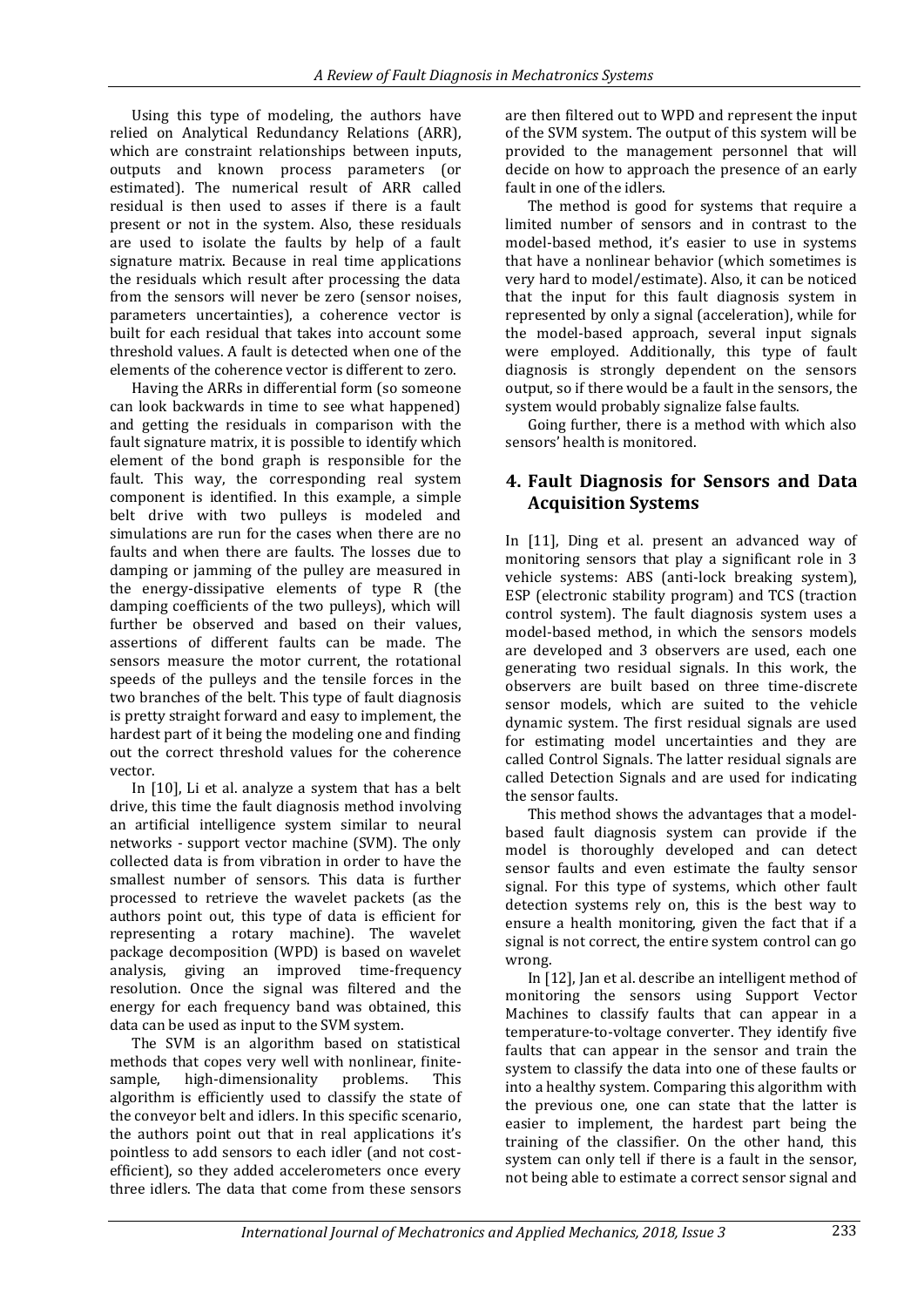it's more prone to error than the model-based one. Of course, based on the type of sensor, each method has its benefits or downfalls, but based on the type of information that the sensor offers (life-critical data or just system data) the model-based system should be used over the artificial intelligence.

Since all the important subsystems that are part of a mechatronics system were covered, further it will be presented and discussed a fault diagnosis approach that tries to monitor the health of the entire system.

#### **5. Fault Diagnosis for a Complex System (Robot)**

Firstly, it is a look into a stochastic model-based method proposed by Mendoza et al. in [13], where they use the healthy robot model to assess whether there is a fault or not in a mobile robot. The method relies on three redundant information sources that can be used by an inference system. However, this article only presents a high level approach of a more complex task of identifying and detecting faults in a very complex system.

Another fault diagnosis approach is proposed by Liu and Coghill in [14], where a complex system is monitored using a model-based technique. This online robotic fault diagnosis approach is called "First Priority Diagnostic Engine" (FPDE). The proposed method presents a health monitoring system that is seen as a separated package from the robot itself and which detects sensor faults, model faults and robotic faults based on a first-priority parameter that is chosen for the robot and which is considered the principal parameter to be monitored.

The authors explain what robotic faults are. They can be described as orientation faults or translational faults, which can be caused by different components that are faulty. The system has an underlying system which is called "Componentbased robotic reasoning", which narrows down the fault at component level. They also present the reasoning algorithm, which is based on the interval filter (which is a system that extracts characteristic values of robot parameters), and which can actually categorize the faults "into behavior faults and modeling faults, based on sensor fault detection".

There are two other underlying systems: one is the bounds generator, which creates different bounds based on the robotic model for the different variables that are monitored; the other system is the fault reaction which decides what actions the robot should take, based on the discovered faults. This approach encapsulates artificial intelligence (interval filter) and model-based fault diagnosis and it can also be used for various mechatronics systems, while it's very useful for checking a system's model as well.

However, there are faults that can be diagnosed earlier, based on vibration patterns, before a certain monitored parameter goes out of bounds (for example the manipulator's trajectory).

In [15] An and et al. propose a hybrid intelligent approach for diagnosing a robot's manipulator. The authors use neural networks to model the robot's model nonlinearities and then use fuzzy logic to make an inference for detecting there is a fault or not in the robot's dynamics. This system also proposes a fault tolerance capability, which would allow the robot to work even if it's faulty. This way, the downtime is reduced and although there are faults in the robot, the production is not stopped. This article is very interesting as it captures very well the problems that have to be solved by a robust fault diagnosis system and it clearly states that having artificial intelligence algorithms makes the task much easier for online monitoring in complex systems.

Figure 10 is the scheme that describes quite accurately a predictive maintenance system for a complex system on a high level, according to the above presented algorithm.



*Figure 10: Diagram for a fault diagnosis system for a robot [15]*